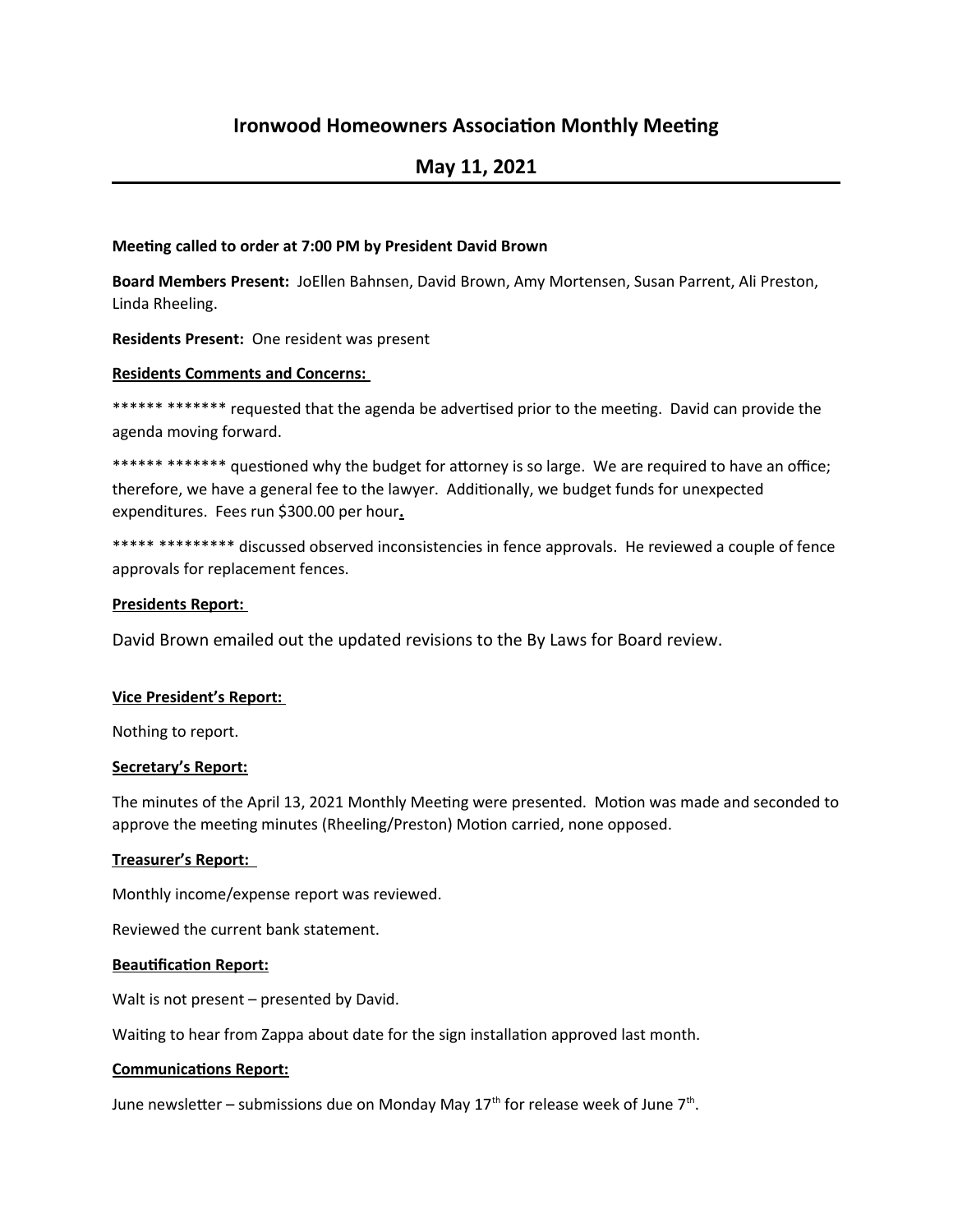Reviewed ihoa.org – activity for the month was reviewed and consistent with prior months.

# **Covenants Report:**

Susan Parrent followed up on dog off leash discussed last in the month of April.

Susan Parrent followed up on situation at \*\*\*\* Ironwood – car stagnant and dead shrubbery/trees. Branches in the back have been removed and the lawn has shown upkeep. Homeowners are meeting the minimum requirement, dead bush/tree were there prior to purchase of the house. Neighboring resident did mention how he would prefer a fence to hide the issue. It was mentioned that all residents are currently struggling in getting feedback on tree removal – so this will hold for now. Resident pointed out that the covenants do not show a requirement to move the vehicle, but the vehicle needs to start – it would then go to a town ordinance. Article 5 section 17 shows that vehicle must be in working condition.

Discussion on if business trucks are or are not permitted – conversation was had regarding if trucks are advertising a business, it is believed they are not to be parked in the driveway. Section 17 discusses no trucks to be parked in driveways – nothing specifies business vehicles/advertisements.

Susan Parrent offered the observation that dandelions/yards throughout the subdivision are lacking standardization of lawn care and maintenance. In article 1, section 5 it discusses a weed free environment. David Brown will add into the article provided for the June newsletter.

#### **SUV/Government Report:**

Jim was not present.

#### **Newcomers Report:**

Chris was not present.

#### **Old Business:**

By-Law Subcommittee – update has been emailed out.

Next step is to have a meeting with an attorney. David Brown asked the Board if the public should be allowed or if we should have a closed meeting. Linda Rheeling suggested closed meeting since we are paying by the hour. Suggesting that we review in a closed meeting. David Brown suggests putting the By-Law revisions out to the public and allow the residents to submit questions so that we can allow their questions with the lawyer. Linda Rheeling wants questions to be included.

David asked the Board to review the revisions and submit questions for the lawyer at or before the June meeting. Lawyer to meet with the board in July to review questions. The first meeting with the lawyer will be to review questions and requests for clarification from the Board. Not going to submit bylaw revisions to residents to submit questions for the first meeting.

By-Laws will then be publicized after July meeting to the membership. Members will then be able to submit questions to be asked of the lawyer. We will have the membership submit questions to David. The goal is to have the By-Laws finalized for a membership vote in January.